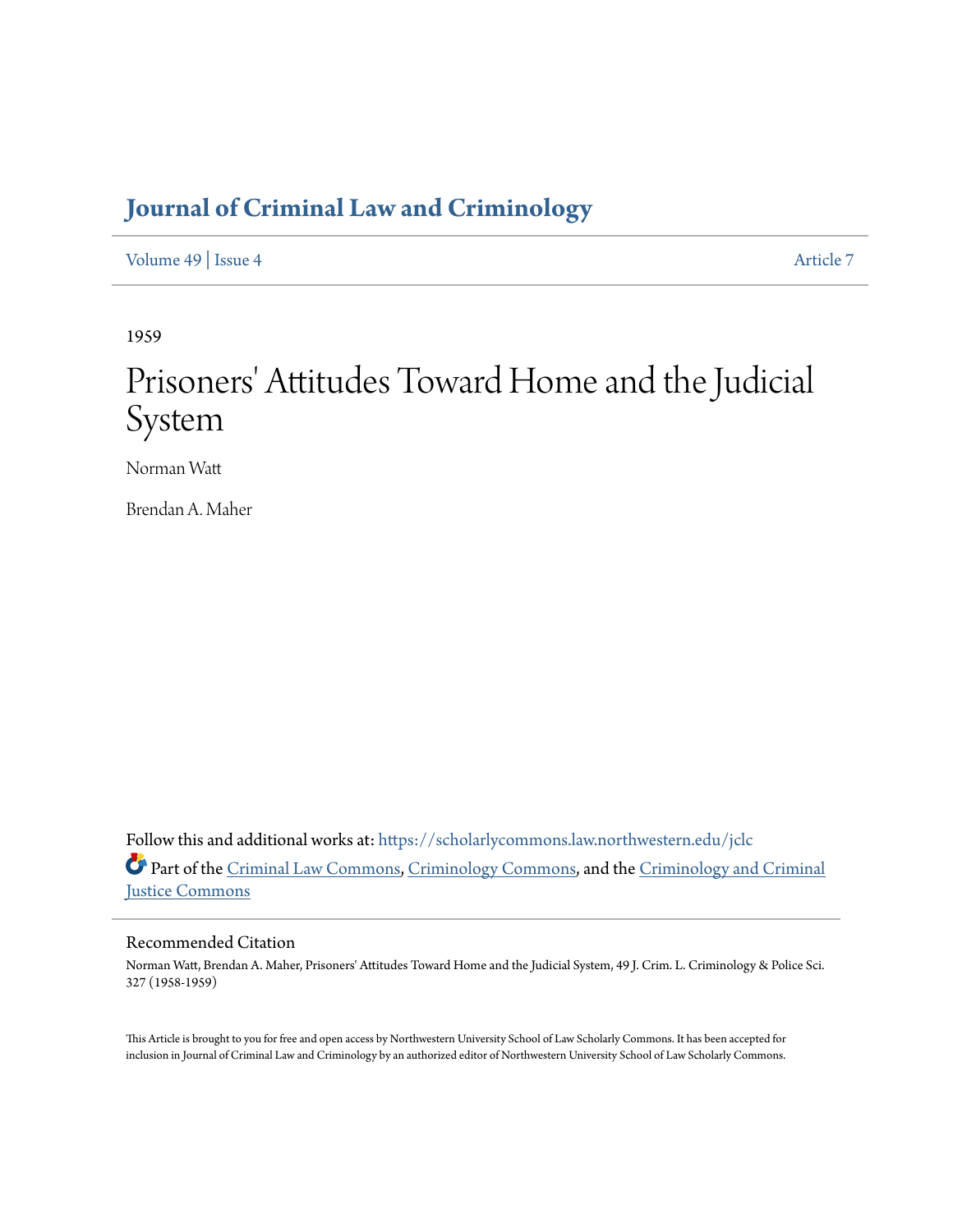### PRISONERS' ATTITUDES TOWARD HOME **AND** THE JUDICIAL SYSTEM'

NORMAN WATT AND BRENDAN **A.** MAHER

Norman Watt graduated from Northwestern University with the degree of B.A. in psychology. In **1957-58** he held an exchange fellowship at the University of Munich, Germany and will be continuing his graduate studies at the Ohio State University.

Brendan Maher graduated from the University of Manchester, England and the Ohio State University. He has held the post of Psychologist at H. M. Prison, Wakefield, England and has taught at the Ohio State and Northwestern Universities. In 1958 he takes up appointment as Associate Professor of Psychology at Louisiana State University.-EDITOR.

Nearly two decades have passed since Tolman commented upon the paucity of information available about the attitudes of convicted adult criminals towards the public system **of** law enforcement and justice. In the interim there seems to have been only one serious attempt to elicit expressions of these attitudes, but this was as a part of the more general study of the "Authoritarian Personality"<sup>3</sup>. While it would be rash to suggest that the creation of attitudes in the criminal which are favorable to public and legal morality would necessarily lead to an abandonment of criminal activities, it is generally conceded that the establishment of such attitudes is among the legitimate goals of rehabilitation. The devising of methods for achieving this will be limited by our knowledge of the origin and character of the attitudes of the criminal. As part of a continuing study of the total problem, the present study reports the results of an investigation of two factors which seem to be pertinent. These are **(1)** the relationship between attitudes towards law and justice and attitudes towards home and parents and (2) the influence of this relationship upon the type of offense committed. If the rejection of the demands of society for moral behavior is regarded as an effect of an earlier rejection of parental authority, it is feasible to assume that measures of these two attitudes would be highly correlated. In effect they would be measures of a single, general attitude of rejection of

authority of any kind. On the other hand it appears unlikely that all criminal acts would be usefully interpreted as symptomatic of rebellion in this way. Economic motives, sexual maladjustments and other variables play highly significant roles in the genesis of crime and it therefore seems likely that the crime which is related to antiauthority attitudes is more likely to be a crime involving personal violence and hostility rather than material profit or sexual satisfactions.

In the light of these considerations two general hypotheses were formulated for study. The first is that in a criminal population attitudes of acceptance-rejection of legal morality will be positively correlated with attitudes towards the home and parents. Secondly, that this relationship will be significantly greater in some types of crime than in others.

#### **METHOD**

Subjects: Seventy-four adult male prisoners were selected from the inmate population of a state penitentiary. The prisoners were selected on the basis of a five-fold classification of crimes. These classes were murder, violent crimes (including armed robbery, assault and battery), non-violent theft (including unarmed robbery, burglary and larceny), "intellectual" crimes (including fraud, forgery and embezzlement) and sexual offenses (all types). The numbers of subjects in these groups were 20, 10, 18, 16 and 10 respectively. As the test instruments required a certain minimal standard of literacy of the subject this represented a factor in the self-selection of the group.

Attitude Scales: Two measuring instruments were used. Each one was used to provide two measures, one for each of the two attitudes under investigation--attitudes towards law and justice

<sup>&</sup>lt;sup>1</sup> The writers wish to express their appreciation to Warden **J. E.** Overlade and Mr. Robert P. Heyne for their generous cooperation in securing data.for this in-

vestigation.<br><sup>2</sup> TOLMAN, RUTH S. Some differences in alliludes be-<br>*lween groups of repealing criminals and first offenders. tween groups of repealing criminals and first offenders. J.* Cimu. LAW **AND** Cnm1 NoL. 1939, 30, 196-203. **<sup>3</sup>**ADoRNo, T. W., **FRENKEL. BRUNSwnc,** *ELsE,*

LEVINSON, D. J., AND SANFORD, R. N. THE AUTHORI-TARIAN **PERSONALiTy,** New York: Harper, **1950.**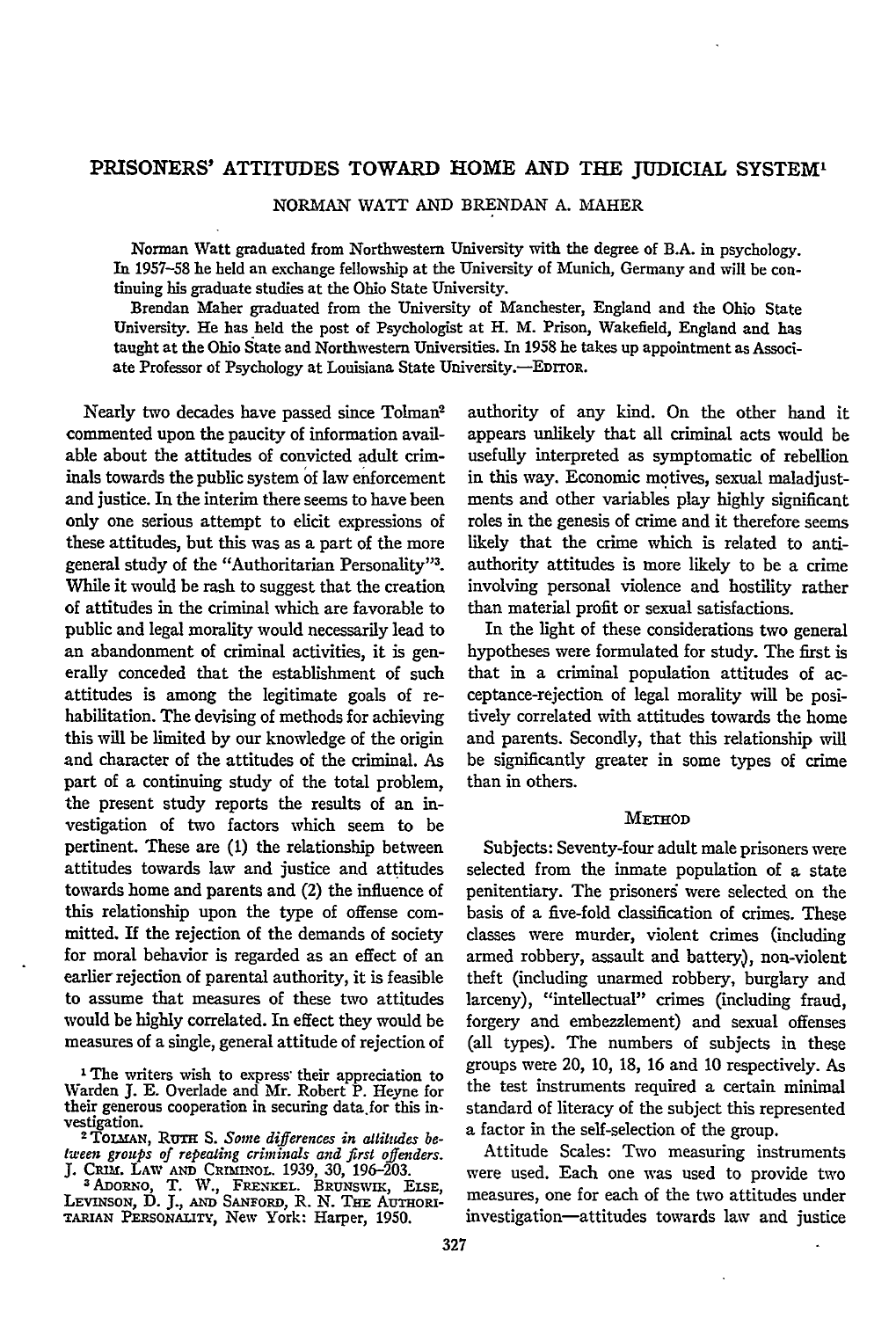#### 328

## **FIGURE** 1

#### INCOMPLETE SENTENCES BLANK

Complete these sentences to express your *realfeelings.* Try to do every one. Be sure to make a complete sentence.

| 2. With women I am $\frac{1}{\sqrt{2}}$                                                                                                                                                                                                                                                                |
|--------------------------------------------------------------------------------------------------------------------------------------------------------------------------------------------------------------------------------------------------------------------------------------------------------|
|                                                                                                                                                                                                                                                                                                        |
|                                                                                                                                                                                                                                                                                                        |
| 5. My intelligence                                                                                                                                                                                                                                                                                     |
|                                                                                                                                                                                                                                                                                                        |
| 7. Justice <u>_____________________________</u>                                                                                                                                                                                                                                                        |
|                                                                                                                                                                                                                                                                                                        |
| 9. Drink $\frac{1}{2}$ = $\frac{1}{2}$ = $\frac{1}{2}$ = $\frac{1}{2}$ = $\frac{1}{2}$ = $\frac{1}{2}$ = $\frac{1}{2}$ = $\frac{1}{2}$ = $\frac{1}{2}$ = $\frac{1}{2}$ = $\frac{1}{2}$ = $\frac{1}{2}$ = $\frac{1}{2}$ = $\frac{1}{2}$ = $\frac{1}{2}$ = $\frac{1}{2}$ = $\frac{1}{2}$ = $\frac{1}{2}$ |
|                                                                                                                                                                                                                                                                                                        |
|                                                                                                                                                                                                                                                                                                        |
|                                                                                                                                                                                                                                                                                                        |
|                                                                                                                                                                                                                                                                                                        |
|                                                                                                                                                                                                                                                                                                        |
|                                                                                                                                                                                                                                                                                                        |
| 16. People treat me                                                                                                                                                                                                                                                                                    |
|                                                                                                                                                                                                                                                                                                        |
|                                                                                                                                                                                                                                                                                                        |
|                                                                                                                                                                                                                                                                                                        |
|                                                                                                                                                                                                                                                                                                        |
|                                                                                                                                                                                                                                                                                                        |
|                                                                                                                                                                                                                                                                                                        |
|                                                                                                                                                                                                                                                                                                        |
|                                                                                                                                                                                                                                                                                                        |
|                                                                                                                                                                                                                                                                                                        |
|                                                                                                                                                                                                                                                                                                        |
|                                                                                                                                                                                                                                                                                                        |
|                                                                                                                                                                                                                                                                                                        |
|                                                                                                                                                                                                                                                                                                        |
|                                                                                                                                                                                                                                                                                                        |
|                                                                                                                                                                                                                                                                                                        |
| 32. An honest policeman                                                                                                                                                                                                                                                                                |
|                                                                                                                                                                                                                                                                                                        |
|                                                                                                                                                                                                                                                                                                        |
| 35. If I could be someone else $\frac{1}{2}$                                                                                                                                                                                                                                                           |
|                                                                                                                                                                                                                                                                                                        |
| $37. I \quad \overline{\phantom{277}}$                                                                                                                                                                                                                                                                 |
|                                                                                                                                                                                                                                                                                                        |
| 39. Under certain circumstances crime __________                                                                                                                                                                                                                                                       |
|                                                                                                                                                                                                                                                                                                        |
|                                                                                                                                                                                                                                                                                                        |

and attitudes towards home and parents. The first test instrument was a modification of the Rotter<sup>4</sup> Incomplete Sentences Blank and the other a direct scale of a questionnaire type. Incomplete Sentences Blank (ISB): This test, which is presented in Figure 1, consists of a printed blank containing 40 separate words or phrases, each of

4 ROTTER, **JULIAN** B. **AND RAFFERTY, JANET** E. **THE** ROTTER **INCOMPLETE** SENTENCES BLANK **MANUAL.** New York: The Psychological Corp., **1950.**

which is to be completed by the testee to make a sentence. The introductory Words (sentence stems) are selected so as to elicit expressions of opinion on predetermined topics. Modifications

#### FIGURE 2

|  | SCORING EXAMPLES FOR I.S.B. LAW & JUSTICE |  |  |  |  |  |
|--|-------------------------------------------|--|--|--|--|--|
|--|-------------------------------------------|--|--|--|--|--|

**5:** PRAISE, **APPROVAL, CONFORMITY, EXTREMELY POSI-TIVE.**

Examples: Any cop.., is our friend in need. Our laws **...** are unequalled by any other nation. 4: **MILD** APPROVAL, **MEDIUM** CONFORMITY. Examples: A judge... is a good man. **My** trial.., was a fair one.

**3: NEUTRAL, DEFINITION, DESCRIPTION.** Examples:

Witnesses... are found in court.

An honest policeman **...** is one who will not take a bribe.

2: MILD **DISAPPROVAL, MEDIUM REJECTION,** CRITICISM. Examples:

My trial **...** did not get at all the truth.

Our laws... should be revised.

**1:** EXTREME **DISAPPROVAL, NON-CONFORMITY, VERY NEGATIVE.**

Examples:

Justice... stinks.

Any cop... is a burro's anus.

#### HoME **& PARENTS**

**5: ACCEPTANCE, STRONG** PARENTAL **ATTACHMENT, HAPPY HOME.**

Examples:

My father.., was a wonderful man.

The happiest time... was at home with my folks.

4: **MILD ATTACHMENT, PLEASANT EXPERIENCE AT HOME.**

Examples:

Childhood ... was happy for me.

Back home.., is where I long to go.

**3: N EUTRAL,** DEFINITION, **DESCRIPTION, NARRATIVE.** Examples:

**A** mother **...** keeps house and raises kids.

When I was a child... I played ball.

2: **MILD REJECTION, CRITICISM, UNHAPPY HOME.** Examples:

Childhood ... was hard for me.

A mother... can be too possessive.

**1:** EXTREME **REJECTION, VERY UNHAPPY HOME.** Examples:

My father.., was brutal to me.

When I was a child **...** there was much loneliness, fear, and prejudice.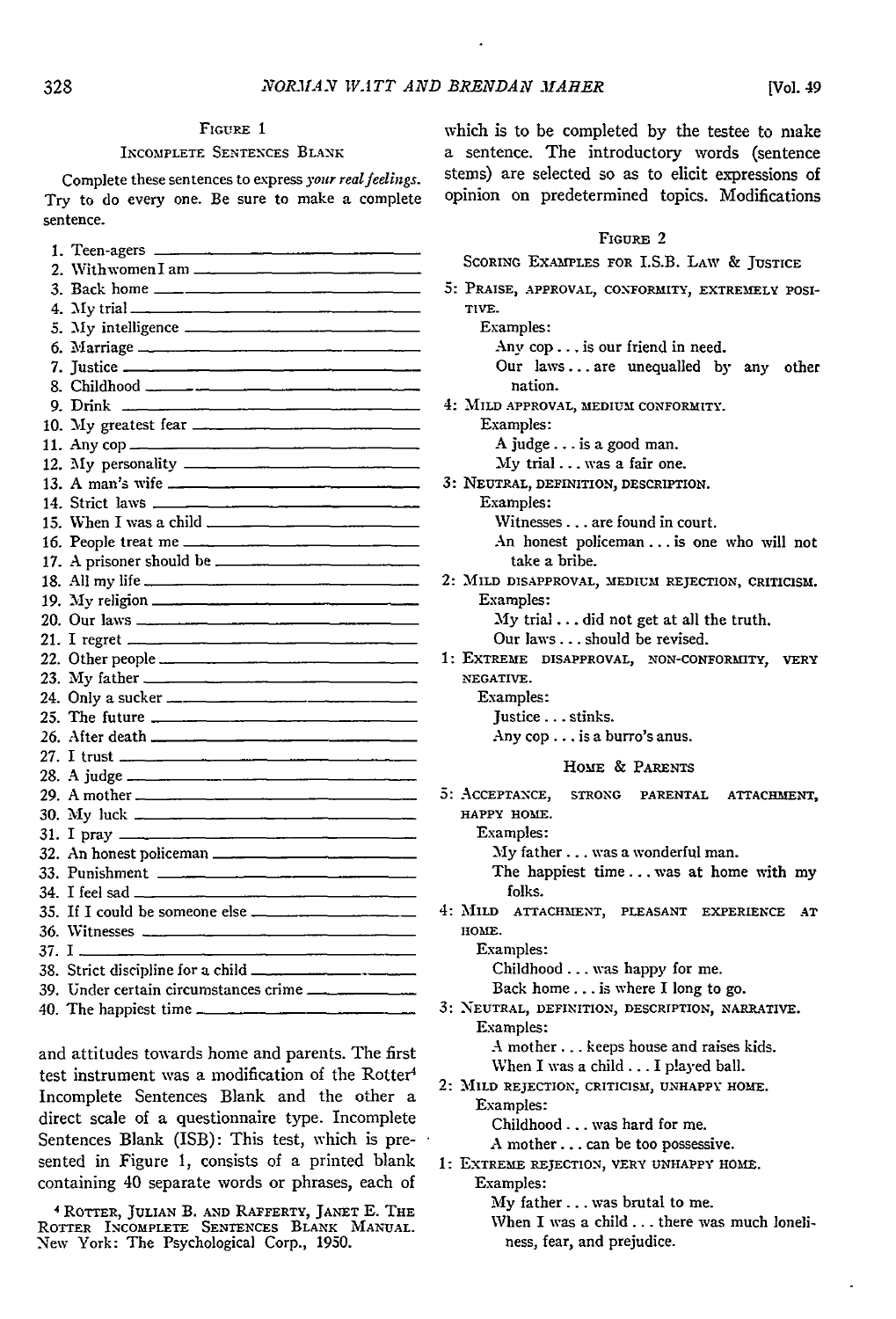#### FIGURE 3

#### OPINION **QUESTIONNAIRE**

Mark the statements which you agree with in the first column, those you disagree with in the second column, and those you have no opinion about in the third column.

| <b>AGREE</b> | Dis-<br><b>ACREE</b>   | No<br><b>OPINION</b> |                                                                                                                                                                                   |
|--------------|------------------------|----------------------|-----------------------------------------------------------------------------------------------------------------------------------------------------------------------------------|
|              |                        |                      | 1. Cops often carry a grudge against men who get in trouble with the law and treat<br>them cruelly.                                                                               |
|              |                        |                      | 2. For the most part, justice gets done by the police and the courts.                                                                                                             |
|              |                        |                      | 3. Many of the people in prisons are actually innocent of the crimes they were con-<br>victed for.                                                                                |
|              |                        |                      | 4. Most policemen are honest.                                                                                                                                                     |
|              |                        |                      | 5. Any jury can be fixed and most of them are fixed.                                                                                                                              |
|              |                        |                      | 6. We would have less crime if our laws were more strict.                                                                                                                         |
|              |                        |                      | 7. The big-time crooks never got arrested in this country. It's just the little guy that<br>gets caught.                                                                          |
|              |                        |                      | 8. Most judges are honest and kind-hearted.                                                                                                                                       |
|              | opinion" in the third. |                      | Answer these questions in the same way. Mark "yes" in the first column, "no" in the second column, and "no                                                                        |
|              |                        |                      | 1. If you could choose your parents, would you choose to have been born in some other<br>family?                                                                                  |
|              |                        |                      | 2. Do you respect your father?                                                                                                                                                    |
|              |                        |                      | 3. Was your home as happy and secure as you would have wanted it to be?                                                                                                           |
|              |                        |                      | 4. Do you think your parents were too strict with you when you were a child?                                                                                                      |
|              |                        |                      | 5. Young people are too reckless and interested in having a good time rather than in<br>taking responsibility and planning for the future. Do you agree with this state-<br>ment? |
|              |                        |                      | 6. Did your parents love you as much as most parents love their children?                                                                                                         |
|              |                        |                      | 7. Did your parents ever fail in their duty to you?                                                                                                                               |
|              |                        |                      | 8. Did your parents take a great deal of interest in you?                                                                                                                         |

were made in the usual form of the blank so as to include stems which would be relevant to the attitudes in question. In a pilot group of 20 prisoners a sixty-stem version of the test was given and scored. The 20 stems, which produced the least variability in response, were then eliminated from the final version used in the main study. Scoring of both the pilot and final versions of the test was based upon a five point scale along a dimension of acceptance-rejectibn. The scale, and examples of scale values of responses are given in Figure' 2. Each response was examined by the examiner who (a) decided whether it referred to one or other of the two attitudes or whether it dealt with a non-relevant attitude, and (b) if it was regarded as pertinent to attitudes towards law and justice or home and parents, assigned a scale score. From these response scores, two means were calculated, one for each attitude. As a check on scorer reliability a random sample of 20 subject means was selected and the same responses scored by an independent examiner.<sup>5</sup> The coefficient of

<sup>5</sup> The writers wish to thank Mr. Charles Hulin who assisted in this aspect of the investigation.

correlation between these two examiners was +0.966, which was regarded as satisfactory.

Direct Questionnaire:<sup>6</sup> This measure consisted of 16 items each requiring the subject to express agreement, disagreement or indifference to general statements about law and justice, or home and parents. The format of the questionnaire is presented in Figure 3. Items were so arranged that an answer of "agree" would indicate an accepting attitude on one half of them and a rejecting attitude on the other half. Responses were scored by a ratio which took account of positive, negative and neutral answers. The ratio was calculated by dividing the percentage of positive answers by the sum of the percentages of positive and negative answers. The maximum value this ratio could assume would be 1.00.

#### **RESULTS**

Pearson product-moment correlations were calculated between the two attitudes for each test,

**6** Major assistance in the construction of this questionnaire was provided by Dr. Donald T. Campbell.